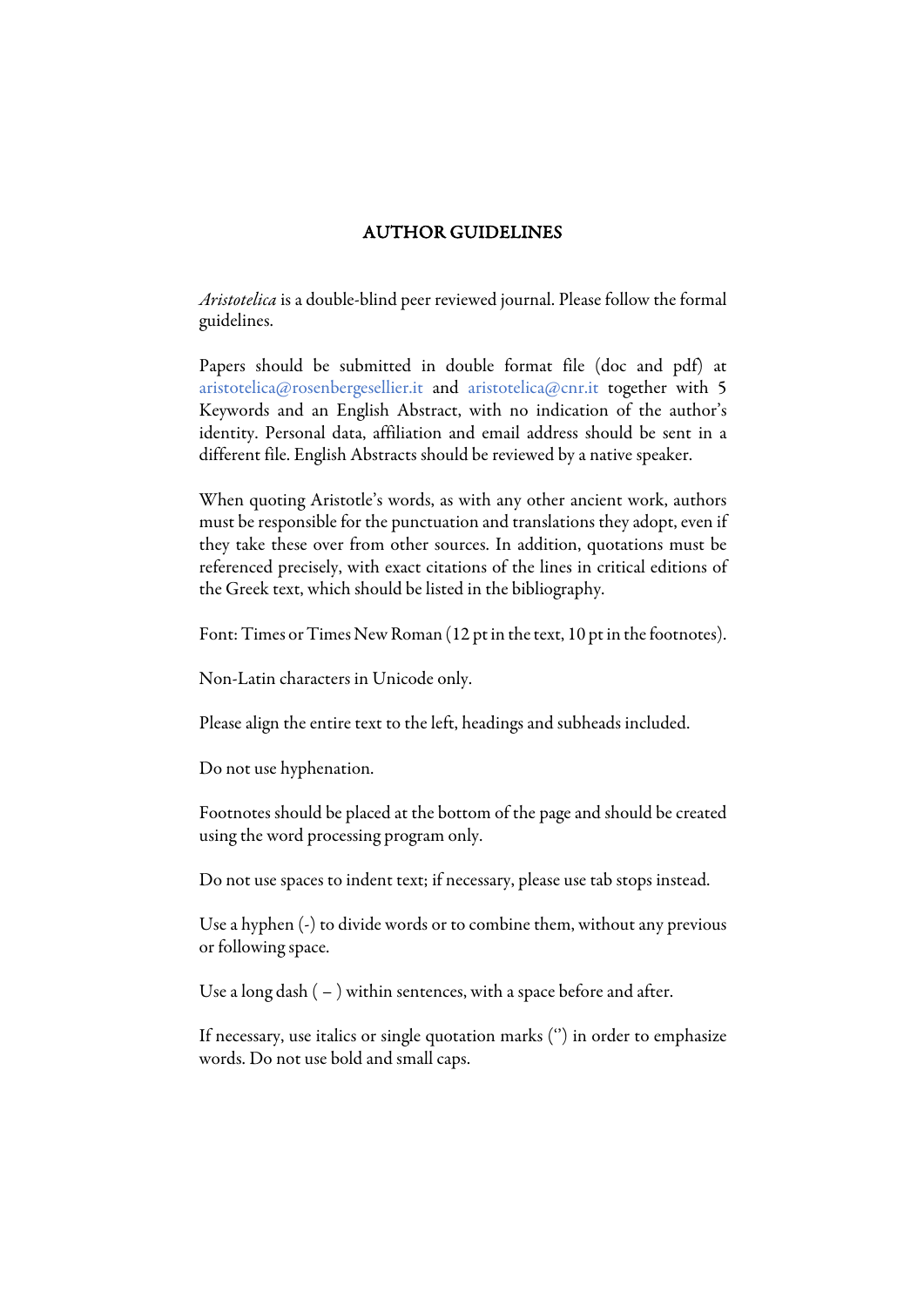## *Aristotelica* - Author Guidelines

Use double quotation marks ("") for short quotations. Longer direct quotations should be set off from the main text by adding a blank line above and below, without quotation marks, and in a smaller size font (10 pt).

Quotations in footnotes should use the author-date citation style. Abbreviations should follow the quotation in parentheses and should be formatted according to the style of the scholarly community they originate from (please provide a suitable statement at the beginning of the paper).

The abbreviations sg., sgg.; f., ff.; s., ss.; sq., sqq. (according to the language of the paper) may be used. A citation which is repeated exactly can be abbreviated with 'ibid.'. Please avoid 'cit.', 'op. cit.' and the like.

Footnotes should be set for continuous numbering. Footnote numbers in the text should be placed after punctuation. If they refer to a single word, they can be placed directly after it. Each footnote should end with a period.

Citations within the paper should consist solely of the author's surname, the publication year and the page range; e.g.: Vlastos (1967) pp. 459-60; or, when quoted within brackets: (Vlastos 1967, pp. 459-60).

Bibliography:

Full references should be given as a list at the end of each article (final bibliography).

Titles should be capitalized according to the rules of the relevant language. Capitalize English titles in APA/MLA style.

Multiple works by the same author should be arranged by year, adding a lowercase letter for works of the same year (Vlastos 1967a, Vlastos 1967b).

The author's name should be repeated for each entry. When repeating the same author's name, Id./Ead. can be used.

Lists of references should be given as a final bibliography; see the following examples and, for further information, the Harvard Style guidelines (https://www.mendeley.com/guides/harvard-citation-guide).